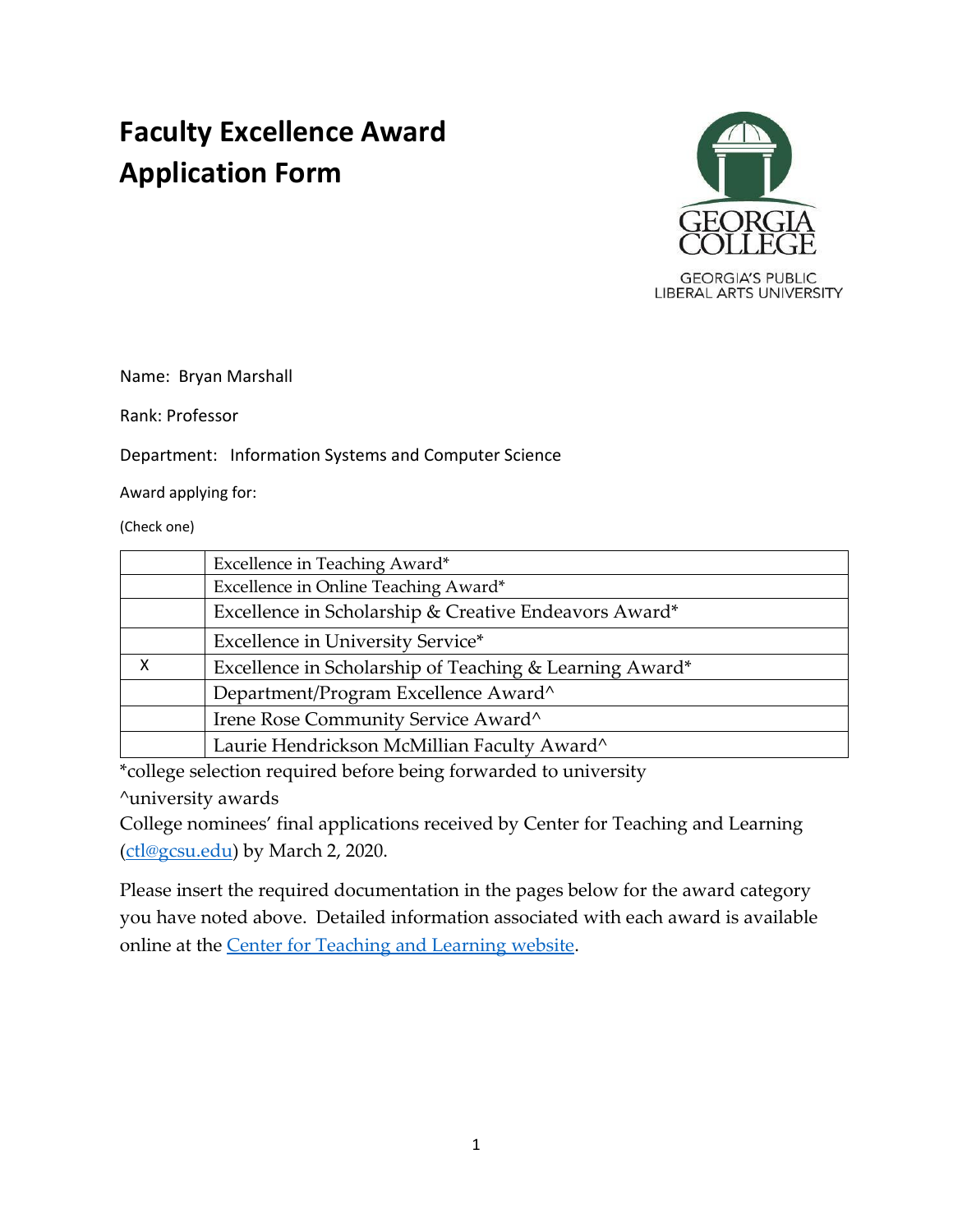# **Table of Contents**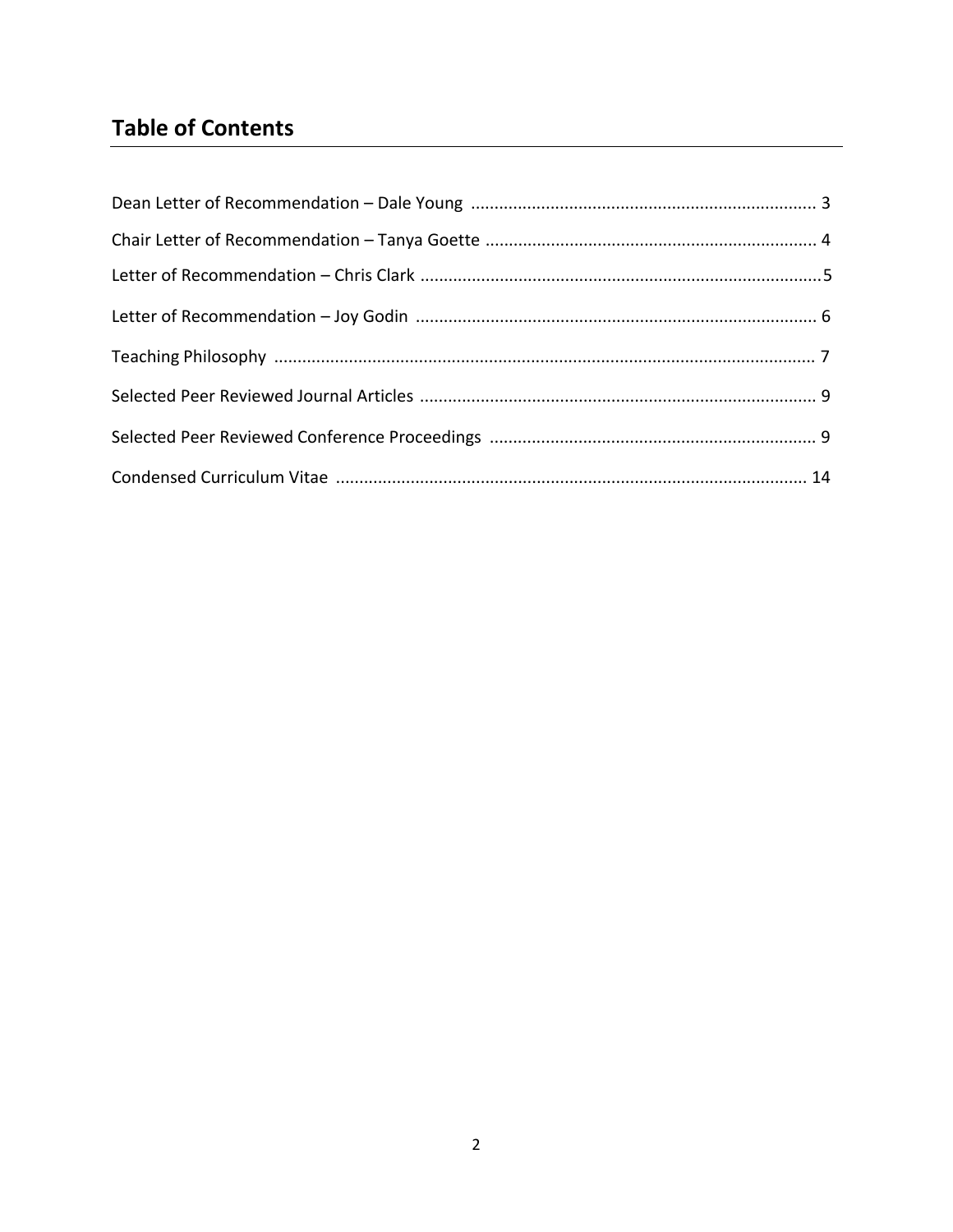

February 25, 2020

# **Letter of Nomination - Georgia College Faculty Excellence Awards**

As College of Business (CoB) Dean, I strongly endorse Dr. Bryan Marshall for the university's *Excellence in Scholarship of Teaching and Learning (SoTL) Award*. He is a faculty member and professor in the Department of Information Systems and Computer Science (IS/CS) in the CoB.

IS/CS is the fastest growing major in the CoB, in part, because of the excellent teaching of faculty members like Dr. Marshall. He engages students inside and outside the classroom. For instance, he uses a flipped approach so that classroom time is used to build the problem-solving skills that are so essential for system's developers and programmers. Additionally, he maintains active connections with practitioners and with key industry firms so students regularly hear from those in the field.

Dr. Marshall focuses on providing his students with practical skills that are immediately useful in the job market. For several years, Dr. Marshall has arranged for current students to earn a valuable industry certification prior to graduation. This semester, for example, 25 students will complete the training from a corporate trainer who comes to GC to deliver the course at a price that is dramatically lower than what is charged for the same course in the Atlanta market. Moreover, last year one student put to use that certification during her summer internship.

Judging from the list of certifications he has attained, Dr. Marshall obviously practices what he teaches his students to do in regard to developing marketable skills that will transfer from the classroom to the workplace. His service to the academy has been recognized in awards such as the Ben Bauman Award for Faculty Excellence from the International Association of Computer Information Systems, 2019.

Bryan maintains a very active research agenda. *SoTL* publications are an important component of his research agenda. He has five *SoTL* peer-reviewed journal articles published, another one under review, plus three refereed conference proceedings, during the past six years. As part of that scholarship, he co-authors not only with fellow faculty members, but also with his students.

Based on this summary of his on-going commitment to the scholarship of teaching, I endorse without reservation Dr. Bryan Marshall for Georgia College's *Excellence in Scholarship of Teaching and Learning Award*.

Sincerely,

Dale Young, Ph.D. Dean, J. Whitney Bunting College of Business

Milledgeville • Macon • Warner Robins Established in 1889 Georgia's designated public liberal arts university since 1996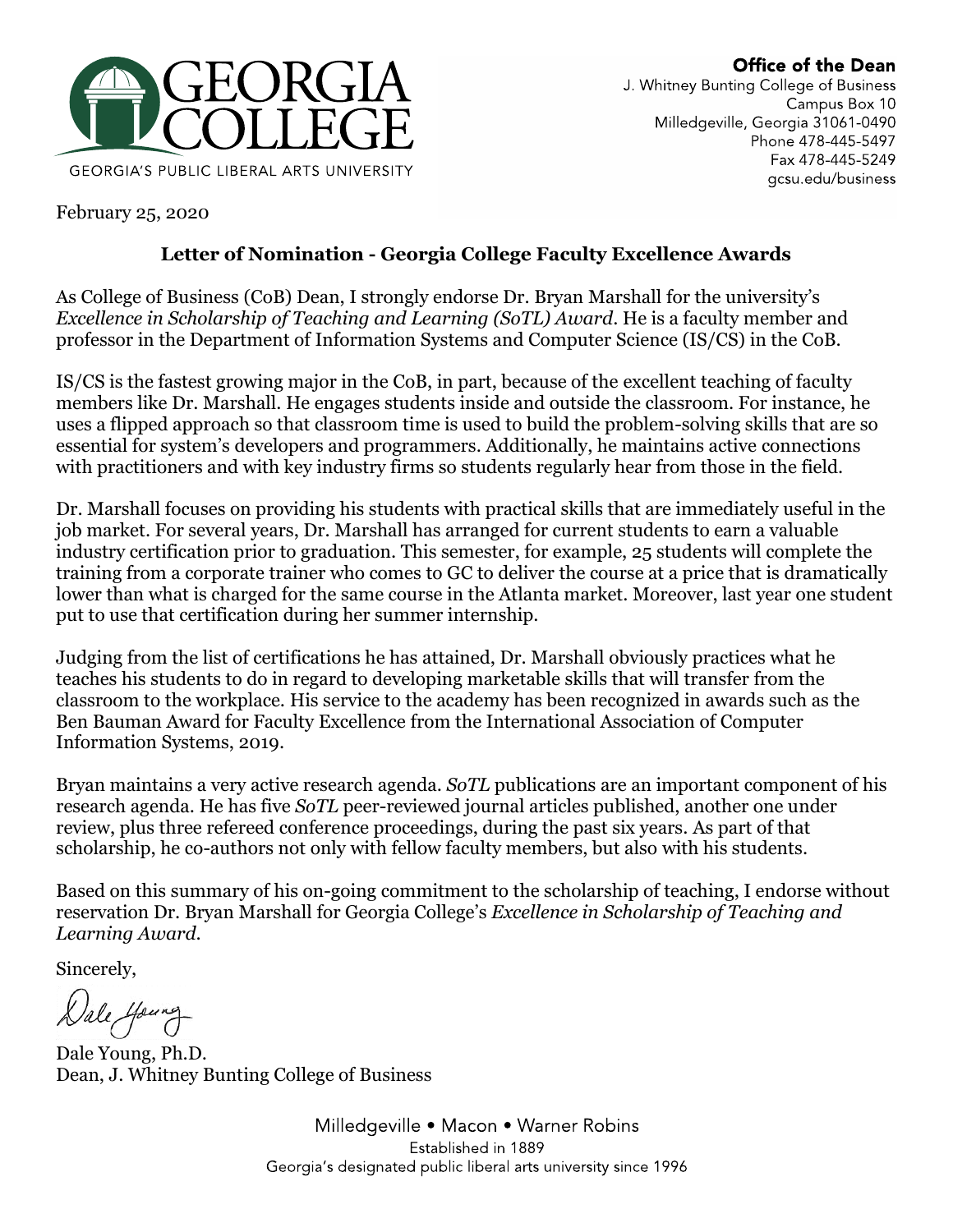

J. Whitney Bunting College of Business Campus Box 12 Milledgeville, GA 31061-0490 Phone 478-445-5721

February 24, 2020

Dear Members of the Excellence in Scholarship of Teaching and Learning Award Committee:

It is with great pleasure that I recommend Dr. Bryan Marshall for the Excellence in Scholarship of Teaching and Learning Award. Dr. Marshall teaches undergraduate and graduate courses face-to-face and online for the Information Systems and Computer Science Department in the J. Whitney Bunting College of Business at Georgia College.

Dr. Marshall teaches a variety of courses including python programming, global ecommerce, agile project management, and information technology infrastructure. His summer courses are taught strictly online. His graduate courses for the Master of Management Information Systems program are online with about 50% synchronous online meetings. Bryan is Quality Matters certified and ensures that his courses are designed for optimum student learning.

Bryan wants students to gain the knowledge they need to be successful in their job hunt but more importantly, to be successful in continuing to learn throughout their career. As demonstrated by the information in Bryan's application, he brings a "flipped classroom" approach to his students. The students learn to search for answers to their questions. In information systems, this skill is critical to becoming a lifelong learner. Dr. Marshall has had six journal articles published in the area of teaching since 2014.

Dr. Marshall has consistently worked to improve his teaching. Bryan attended the Transformative Learning Experiences Workshop twice. Dr. Marshall has remained current in his discipline by obtaining his own certifications as well as bringing in a trainer to allow students to become certified. Last summer, a student who interned with PricewaterhouseCoopers ran SCRUM meetings for full time employees because of the certification she obtained here.

I believe that Dr. Bryan Marshall is the best choice for the 2020 Excellence in Scholarship of Teaching and Learning Award. It is an honor to add my recommendation to his portfolio. Please contact me with any questions you may have regarding his application.

## *Tanya Goette*

Dr. Tanya Goette Chair and Professor Information Systems and Computer Science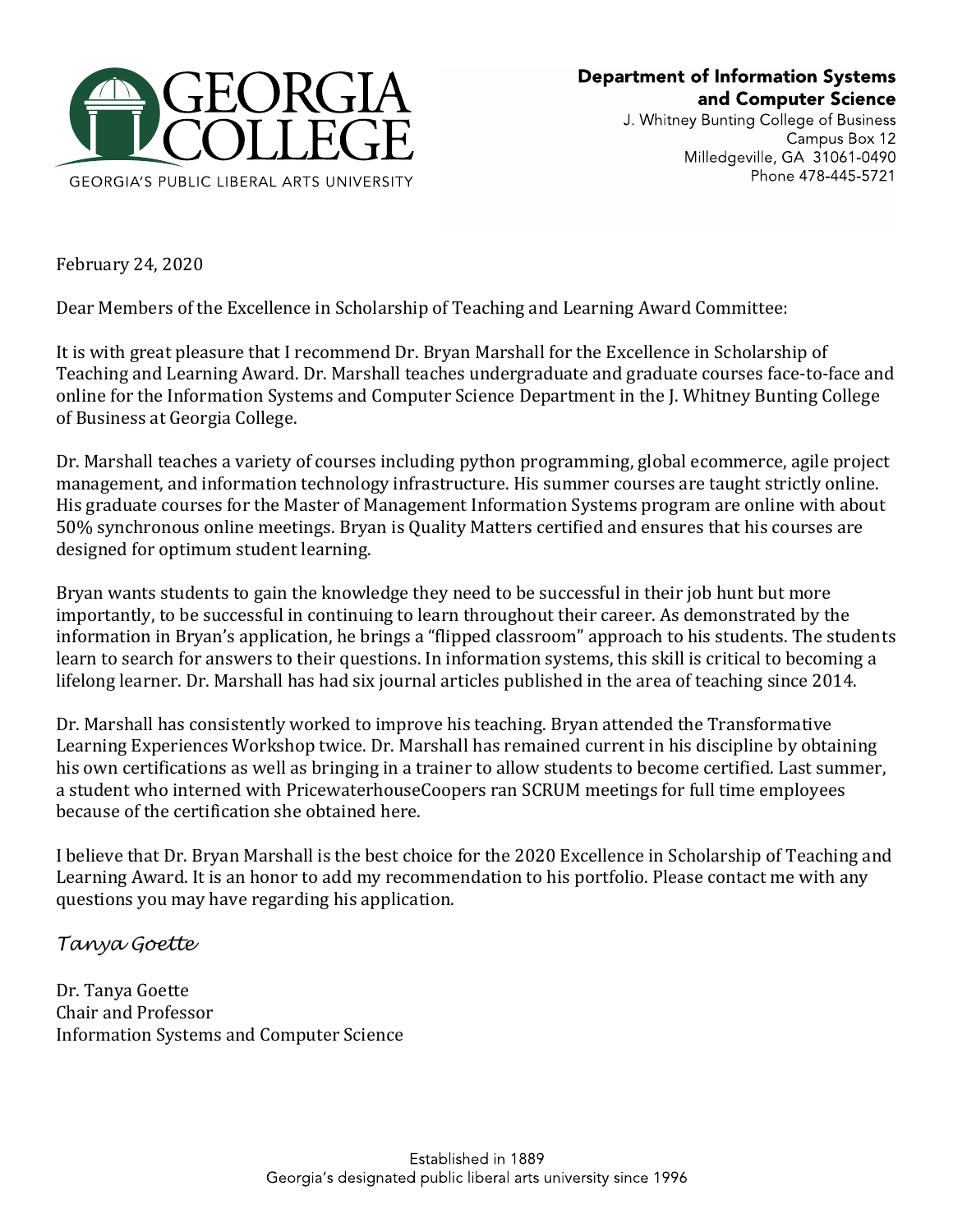

**Department of Economics and Finance** J. Whitney Bunting College of Business Campus Box 14 Milledgeville, Georgia 31061-0490 Phone (478) 445-4210

Excellence in Scholarship of Teaching & Learning Award February 20, 2020

Fax (478) 445-1535

Bryan Marshall has been my colleague for more than 10 years. Over the years, we have discussed teaching and pedagogy on several occasions. I have never be in one of Bryan's classes, but those conversations have helped me understand how he teaches and interacts with students. Bryan wants his students to engage with the material, understand how their learning matters in the real world, and prove they have accumulated the necessary skills. Over the years, he has refined his approach to teaching in a way meant to help his students meet those goals.

Bryan has published research focused on helping other professors in his field adopt and adapt his approach to improve their own experience in the classroom. He has published multiple papers focused on helping students and professors improve communication through team interaction. This improved interaction is meant to help students engage with the material, their professor, and their classmates. He has also published work designed to help professors and students keep up with the incredible rate at which technology is evolving in his discipline, including a publication from 2018 focused on students getting hands-on time with cutting-edge software via Amazon Web Services. Bryan has also spent time on campus helping students earn certifications meant to reflect the skills they have accumulated. He is currently working on a pedagogical article designed to help professors adopt this certification approach for their students.

Bryan's approach to teaching is evolving as quickly as his field of study. As he has worked to improve as a teacher, he has also shared what he has learned through a series of pedagogical articles intended to help others in his field improve with him. That willingness to share what he has learned is the essence of the Scholarship of Teaching and Learning.

Sincerely,

 $C - C$ 

Dr. Christopher Clark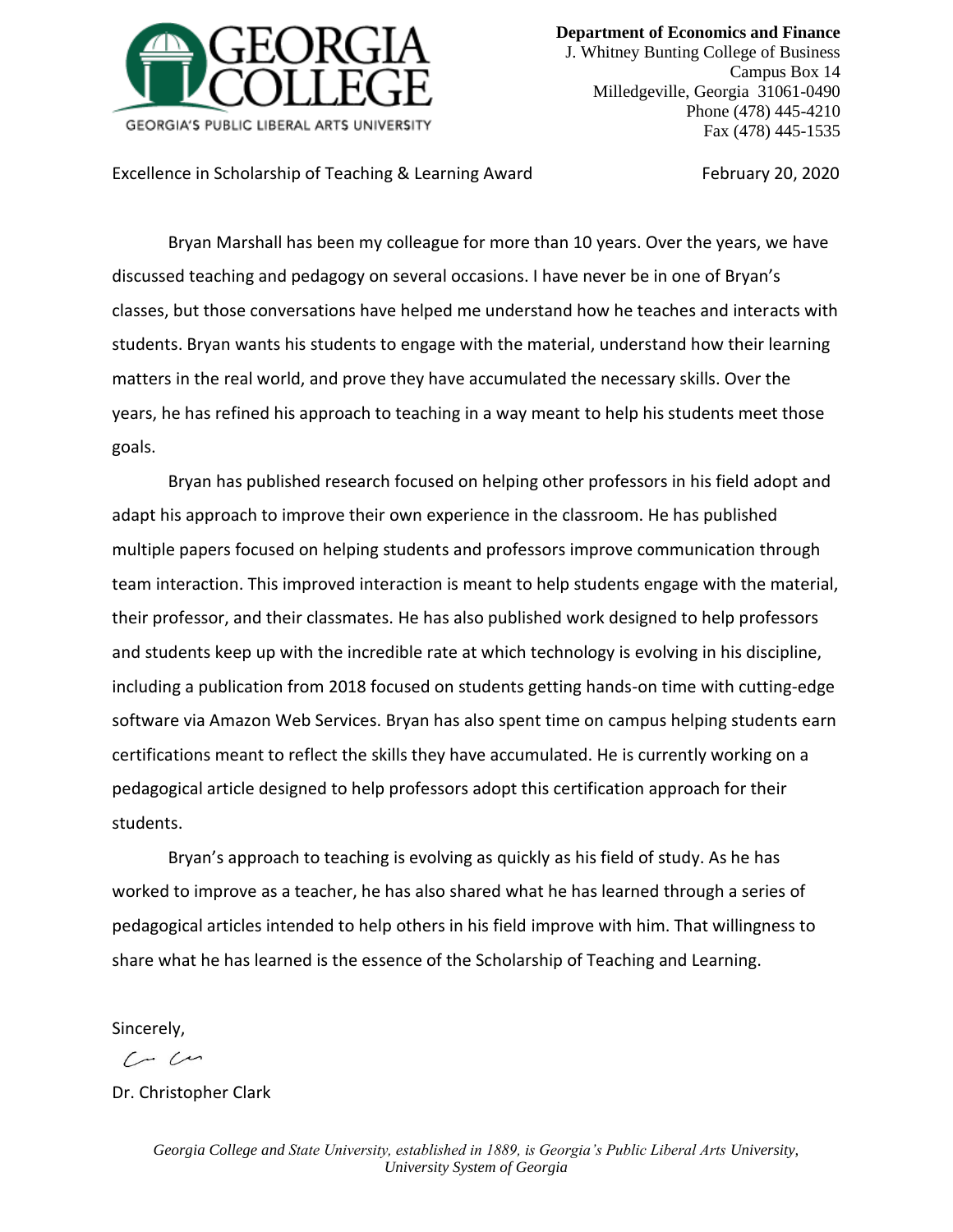

# **Department of Information Systems** and Computer Science

J. Whitney Bunting College of Business Campus Box 12 Milledaeville, GA 31061-0490 Phone 478-445-5721

**February 24, 2020** RE: Excellence in Scholarship of Teaching and Learning Award

Dear Colleagues.

It is my pleasure to write a letter of support for Dr. Bryan Marshall who is nominated for the Excellence in Scholarship of Teaching and Learning Award. I have had the pleasure of working with Dr. Marshall for the past eight years. We have coauthored two papers together both of which were in the teaching and learning research genre. In one of our papers we developed and tested a virtual teamwork training model and identified the factors that influenced user acceptance of the technologies applied. In another study we examined how project-based learning impacts a students' perceptions and interest in the information systems field. Dr. Marshall also served on my dissertation committee and served as a mentor to me during the dissertation process.

Dr. Marshall has published eight research articles related to student learning. Five of the articles were published in information systems journals and three in conference proceedings. In addition to the virtual teamwork training, he has published research on social media used for work collaboration and team communication and, also related to teams, a study identifying the impacts of team listening and unscheduled meetings on team coordination.

Dr. Marshall is devoted to engaging students in the classroom. This is demonstrated by his research and his commitment to professional development. He is Quality Matters certified and has attended a professional development course titled "Transformative Learning Experiences". Dr. Marshall is a dedicated professor who prepares students for today's workforce. He has provided students with the opportunity to get scrum certified every semester for the past few years. He uses innovative technologies and activities to help motivate his students to learn course concepts and develop critical thinking skills that will help them be successful in industry. I strongly recommend Dr. Bryan Marshall for the Excellence in Scholarship of **Teaching and Learning Award.** 

With best regards

Dr. Jov Godin **Associate Professor of Information Systems** J. Whitney Bunting College of Business **Georgia College & State University**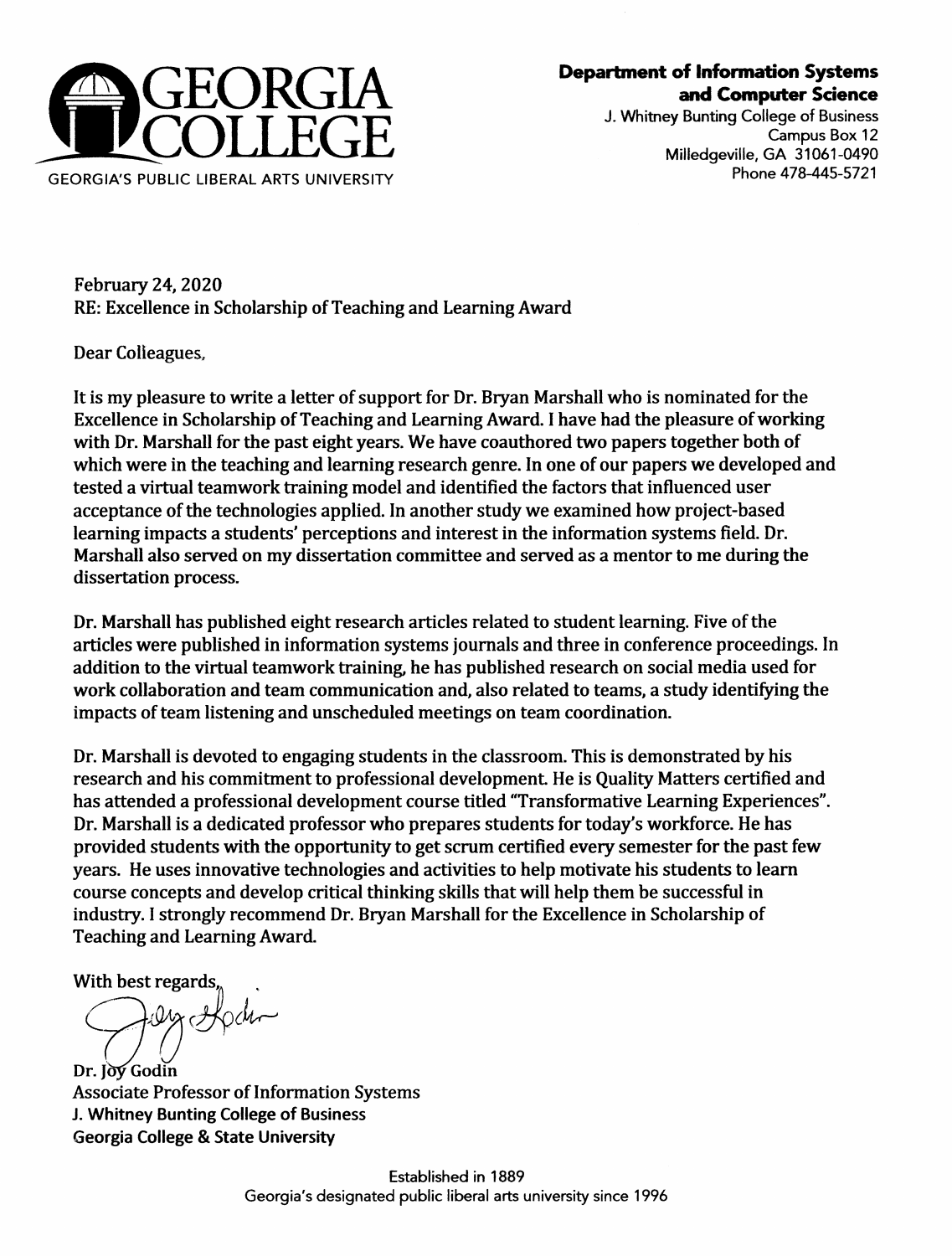# **Teaching Philosophy**

When I think about how and why I teach, three objectives come to mind. First, I want my students to be engaged learners. Second, I want my students to learn real-world, industrybased skills and theories. Third, I want my students to be assessed in a way that shows they have these skills.

### **Engaged Learning**

In 2016, I wrote a paper that I presented about the use of EduScrum to engage students. This method is similar to the project-based, "flipped" classroom approach. I give my students content to study and review before class and use the class time to work through complex issues and project -based team assignments. The EduScrum method was developed out of the agile framework Scrum. I have been actively engaged in the Georgia College transformative learning program to explore teaching methods that engage students even more and reach all types of learners. I have spent several years studying the benefits of flipped classrooms versus Eduscrum classrooms. I have noticed that the student evaluations reflect the difficulty of these nontraditional teaching methods. While the majority of students excel in these experiential approaches to learning, some students suggest they struggle with this new way of teaching. They mention they prefer the "just tell us what is on the exam" approach. Over time, I've been able to see that students develop career-ready skills much better with the flipped classroom and Eduscrum classroom approaches.

Recently, I worked with Eric Kobbe on his dissertation studying the use of scheduled text messaging and scheduled emails to communicate with students. I implemented the findings from this research in my summer online teaching courses where I plan out some of my communications with my students and "drip" feed them weekly throughout the summer on a scheduled basis. If for some reason the students don't get an email at the "normal" time, they send me an email asking about the content for the week. Further research into the engagement with the content is going to be exciting to complete. This "drip" feeding method does two things, it allows for content in the email to be thought about way ahead of time, and also automates part of the course, reducing the time sensitivity of email development.

### **Real-world, Industry-Based Skills**

Teaching in information technology (IT) and ecommerce requires staying up to date with rapidly changing technologies. In my computer programming courses, my students learn to use online forums to research answers to their programming questions. This practice is generally accepted in industry as the norm. While working with a forum called "stackoverflow" two of my students had questions on why so many users were willing to help with questions. This led me to work on a paper with them and help them publish it in a journal. The students went on to win "best student paper" at the International Association of Computer Information Systems.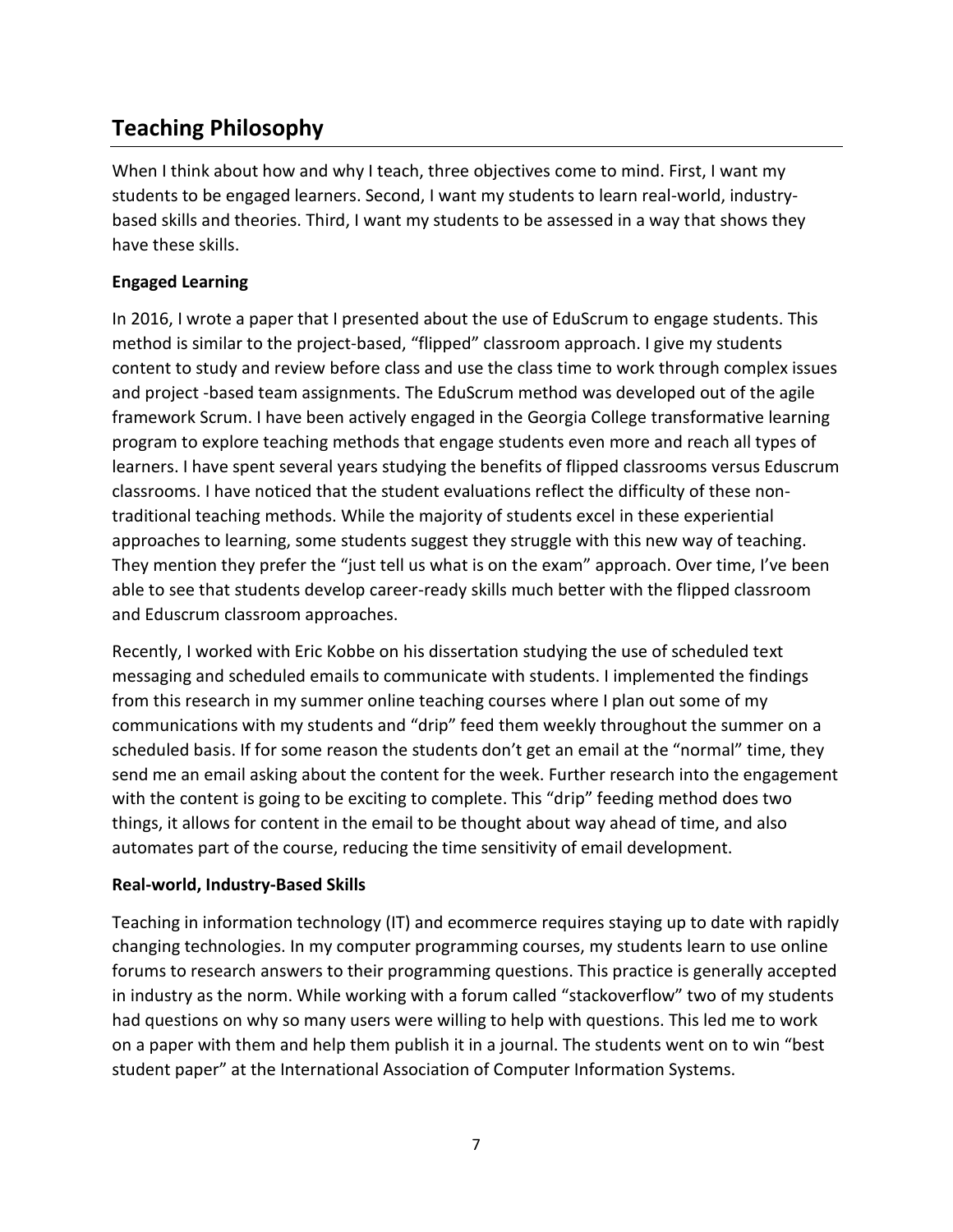In my IT courses, I innovate and develop new content each semester. I consistently team up with industry partners to provide students with cutting edge, real-world projects. In working with my colleague Brad Fowler, we looked at how well students perform in a rapidly changing field without a textbook. Brad was fortunate to teach two similar classes and we developed a study that looked at the difference in performance for both classes, one with a book and the other looking up information on the internet and using a flipped classroom "advanced" note organizer.

My students have benefited from partnerships with Amazon, Microsoft, Cisco, and VMWare. Through these academic alliances, the students are given access to software and hardware currently used in industry. I have my students build servers in the cloud on Amazon's web services, use simulation software from Cisco helping to reinforce the theories taught in the classroom, and demonstrate the power of virtualization through VMWare's vCenter product line. In 2018, I published a research presentation showing other professors how to utilize Amazons Web Service applications for a low-cost solution to a cloud server environment to teach students real-world hands-on skills using virtualization.

### **Assessment Tied to Skills**

Way back in 2008, I published a paper about the importance of certifications in conjunction with a degree. Using this research, I have consistently taught my students the importance of getting certified. Since 2015, I have managed to get a certified trainer come to Georgia College and run a scrum course here. He has run 1 to 2 courses a year with classes ranging from 20 -25 students, faculty and staff. These students were able to get certified at half the cost. Students paid a low price \$575 each for the workshop that typically costs \$1300 per student. I also helped prepare the participants prior to the seminar. Students have reported back that this certification has made a large impact on them finding a job and many have let me know that they are doing better in their job based on the course. I am currently working on a paper that discusses this concept of bringing a trainer to campus and the impact it has on our students' success.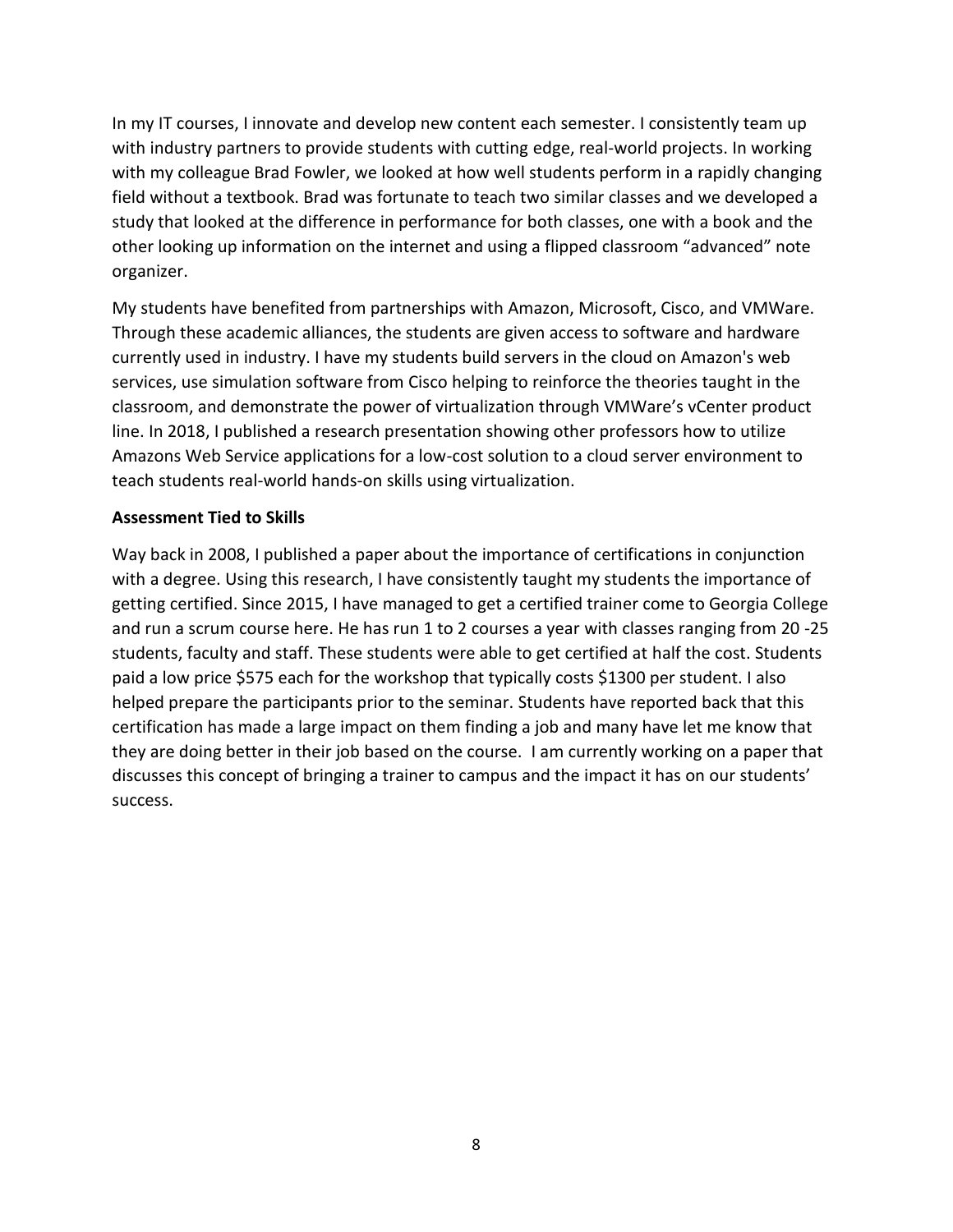# **Selected Journal Articles and Conference Proceedings**

# **Peer-Reviewed Journal Articles**

#### **Submitted**

[1] Kobbe, E., Marshall, B. (2020). Engaging Students with Course Content Using Scheduled and Unscheduled Emails and Text Messages. Submitted to *Issues in Information Systems.*

### **Published**

[2] Penoyer, S., Reynolds, B., Marshall, B. & Cardon, P. W. (2018). Impact of users' motivation on gamified crowdsourcing systems: A case of Stackoverflow. Issues in Information Systems, 19(2), 33-40.

[3] Godin, J., Lars. L., Marshall, B., Gibson, N., Poddar, A., & Cardon, P. W. (2017). Virtual teamwork training: factors influencing the acceptance of collaboration technology. *International Journal of Information and Communication Technology, 10*(1), 5-23.

[4] Cardon, P. W., & Marshall, B. (2015). The hype and reality of social media use for work collaboration and team communication. *International Journal of Business Communication, 52*(3), 273-293.

[5] Cardon, P. W., & Marshall, B. (2014). The impacts of team listening and unscheduled meetings on team coordination. *Studies in Media and Communication, 2*(2), 107-117.

[6] Marshall, B., Cardon, P. W., & Godin, J. (2014). A study of project-based learning in an introductory MIS course. *Issues in Information Systems, 15*(2), 24-30.

# **Peer-Reviewed Conference Proceedings**

[7] Fowler, B., Marshall, B., Cardon, P. (October 2019). Do Students Learn Rapidly Developing Fields Better Without Textbooks? 59th Annual IACIS Conference, Clearwater, Florida.

[8] Fowler, B., Marshall, B. (October 2018). Using Amazon Web Services to Teach System Administration. 58th Annual IACIS Conference, Clearwater, Florida.

[9] May, J., Marshall, B., Cardon, P. (October 2016). Investigating the Eduscrum Framework. 56th Annual IACIS Conference, Nashville, Tennessee.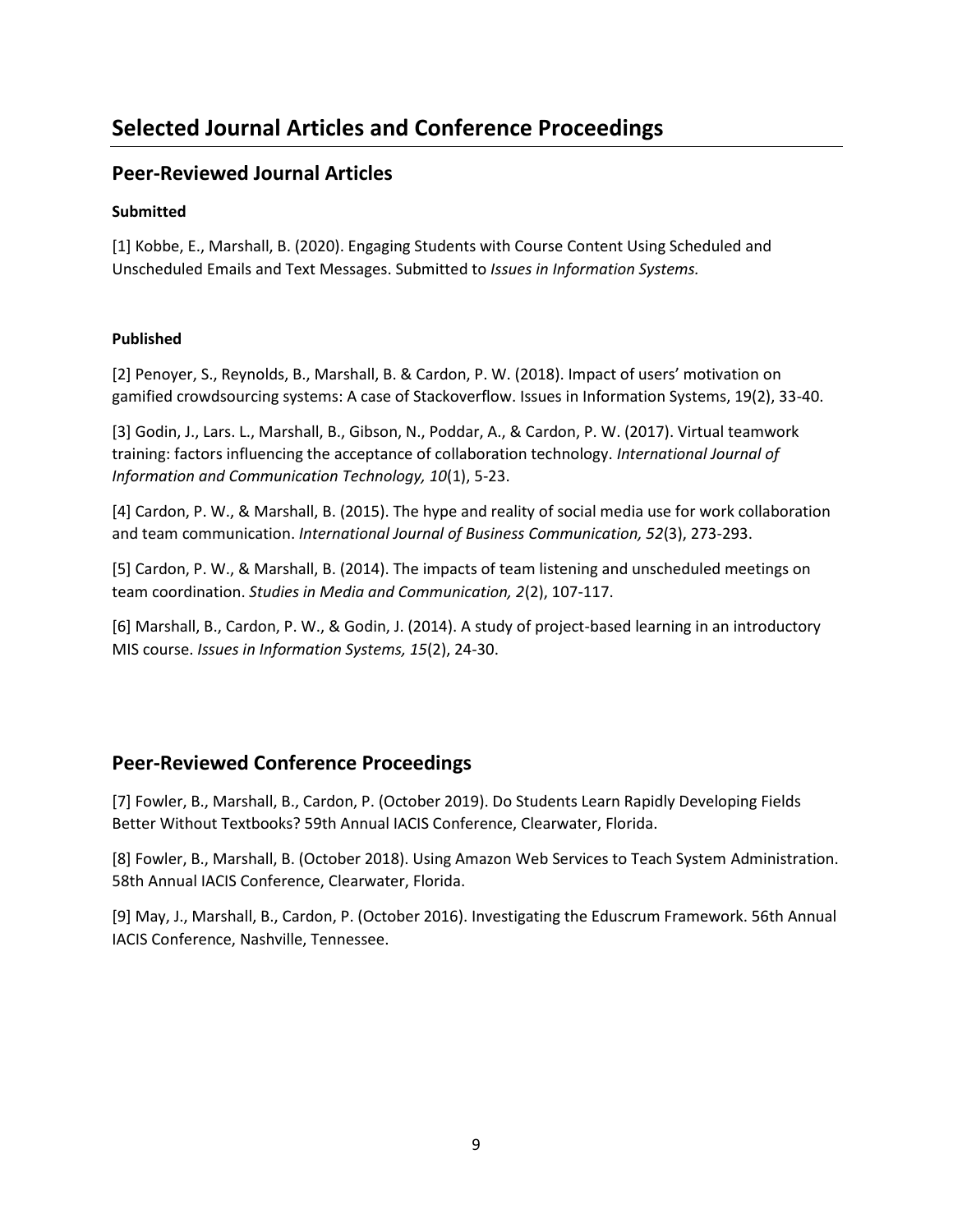# **Abstracts from Peer-Reviewed Journals**

### **[1] Engaging Students with Course Content Using Scheduled and Unscheduled Emails and Text Messages**

This study addressed college students' acceptance of push communication (i.e., email and SMS messaging) as a means of receiving course-related content and modified the Unified Theory of Acceptance and Use of Technology by including Scheduled Message as an independent variable. Surveys of 301 students' perceptions of instructor-sent email and SMS texts directing them to materials in six instructors' 10 courses were analyzed by PLS-PM for their impact on the students' intention to use these push communication technologies. In contrast to previous studies on technology acceptance, we evaluated actual usage patterns for both the scheduled and un-scheduled push communication. Scheduled emails did not yield higher average duration times or unique visitors than unscheduled ones, yet click-through rates and return visits were higher. Scheduled SMS messages did yield higher average duration times, unique visitors, and click-through rates than unscheduled SMS messages, yet unscheduled SMS messages yielded more return visits. We argue that the differences in the results for email vs. SMS may have been due to email's slower delivery time. We also consider implications for faculty wishing to facilitate distributed learning among students via push communication.

#### **[2] Impact of Users' Motivation on Gamified Crowdsourcing Systems: A Case of Stackoverflow**

Companies like StackOverflow use crowdsourcing and gamification to entice users to participate in the answering of questions in the online forums. StackOverflow has overwhelmingly become the go to place for users to seek help with programming related questions. This research aims to investigate what factors influence the users on StackOverflow to participate. We survey 200 of the highest ranked users on StackOverflow. We asked them questions related to both extrinsic and intrinsic motivations. Surprisingly, we found that for the highest ranked users on StackOverflow intrinsic motivations like helping others, reciprocity, and making an impact are more important than financial gains and organizational pressures.

#### **[3] Virtual Teamwork Training: Factors Influencing the Acceptance of Collaboration Technology**

The purpose of this study was to identify the factors that influence the acceptance of electronic collaboration technology by higher education students and that influence their predicted usage of the technology for virtual team collaboration. The research combined the unified theory of acceptance and usage of technology UTAUT with a virtual team-training model. All 108 participants completed a survey following their participation in virtual team training. Ten hypotheses were tested using a structural equation modelling technique, partial least squares. Five of the hypotheses were supported and five were not supported. The results indicated that three of the four UTAUT constructs were significant in predicting whether the participants would use the collaboration technology in the future. Additionally, the findings revealed that the participants had a positive perception of the virtual teamwork training.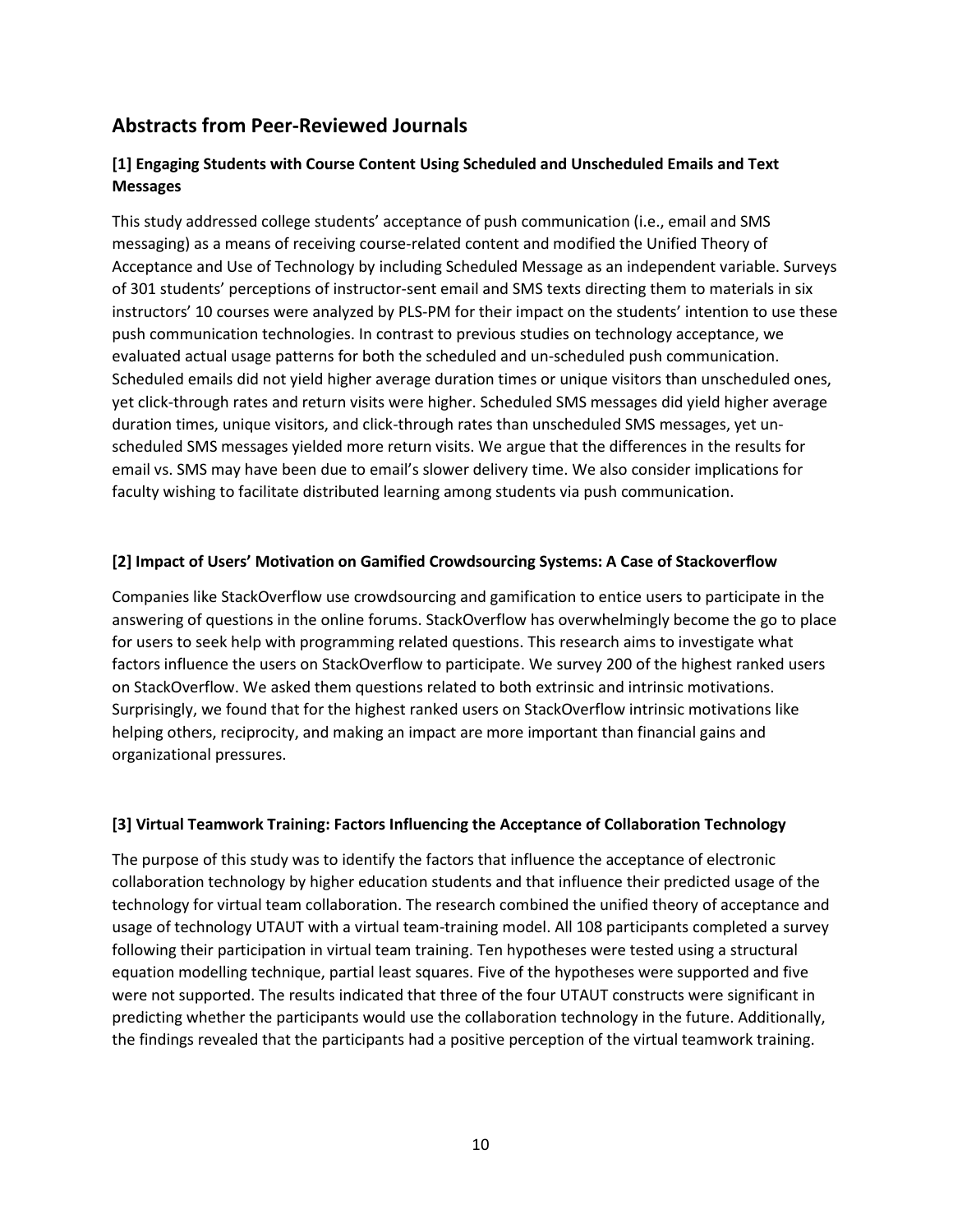#### **[4] The Hype and Reality of Social Media Use for Work Collaboration and Team Communication**

This article describes the growing adoption of enterprise social networking platforms by organizations in an attempt to foster better team communication and collaboration. To examine current views of these social networking tools, survey results from 227 business professionals are presented that address three areas: frequency of use of social networking for team communication compared to other communication channels, perceived effectiveness of social networking tools for team communication compared to other communication channels, and attitudes toward social networking for team communication. Generally, the results show that traditional communication channels are used more frequently and considered more effective for team communication. However, the results also indicate that Gen X and Gen Y business professionals are quite likely to consider that social networking tools will be the primary tools for team communication in the future. The article concludes with recommendations for how business communication scholars can advance, define, and set apart the field by focusing on business communication via enterprise social networking platforms.

#### **[5] The Impacts of Team Listening and Unscheduled Meetings on Team Coordination**

We examined the impacts of the team listening environment and the frequency of team communication on team coordination in business environments. While there is a long history of examining listening on an individual and interpersonal level in communication research, the construct of a Team Listening Environment (TLE) was only recently developed. We surveyed 233 full-time working professionals, including executives, mid-level managers, and entry-level managers. Using multiple regression analysis, we found that a team listening environment is the single most important contributor to team coordination. We also found that the frequency of unscheduled meetings increased team coordination but that the frequency of scheduled meetings did not increase team coordination. Other factors such as length of employment with current employer, frequency of other forms of communication, age, and gender did not impact team coordination.

#### **[6] A Study of Project-Based Learning in an Introductory MIS Course**

In the past several decades, MIS programs have suffered several periods of lower enrollments. In the most recent downturn of enrollments (following the dotcom bust of the early 2000s), many programs have attempted to reimagine their curricula and marketing to appeal to more students. One way we have attempted to revitalize our program during the past five years is with a project-based introductory MIS course that all business students take. Our primary goals for changing the course were the following: (a) create an introductory MIS course that helped business majors better understand the role of IS in business; (b) create an introductory MIS course that engaged business majors in the IS process; and (c) create an introductory MIS course that attracted non-MIS business students to MIS as a major or minor. To help us understand the students' experiences in this course, we created a survey that addressed the following areas: (a) knowledge of IS topics; (b) enjoyment of IS topics; (c) perceived difficulty of IS topics; (d) perceived importance of IS topics to their careers; and (d) interest in MIS minors and majors. Our study spanned six semesters over four years. Altogether, we surveyed 399 non-MIS business majors during this period. Overall, we came to a number of major conclusions. First,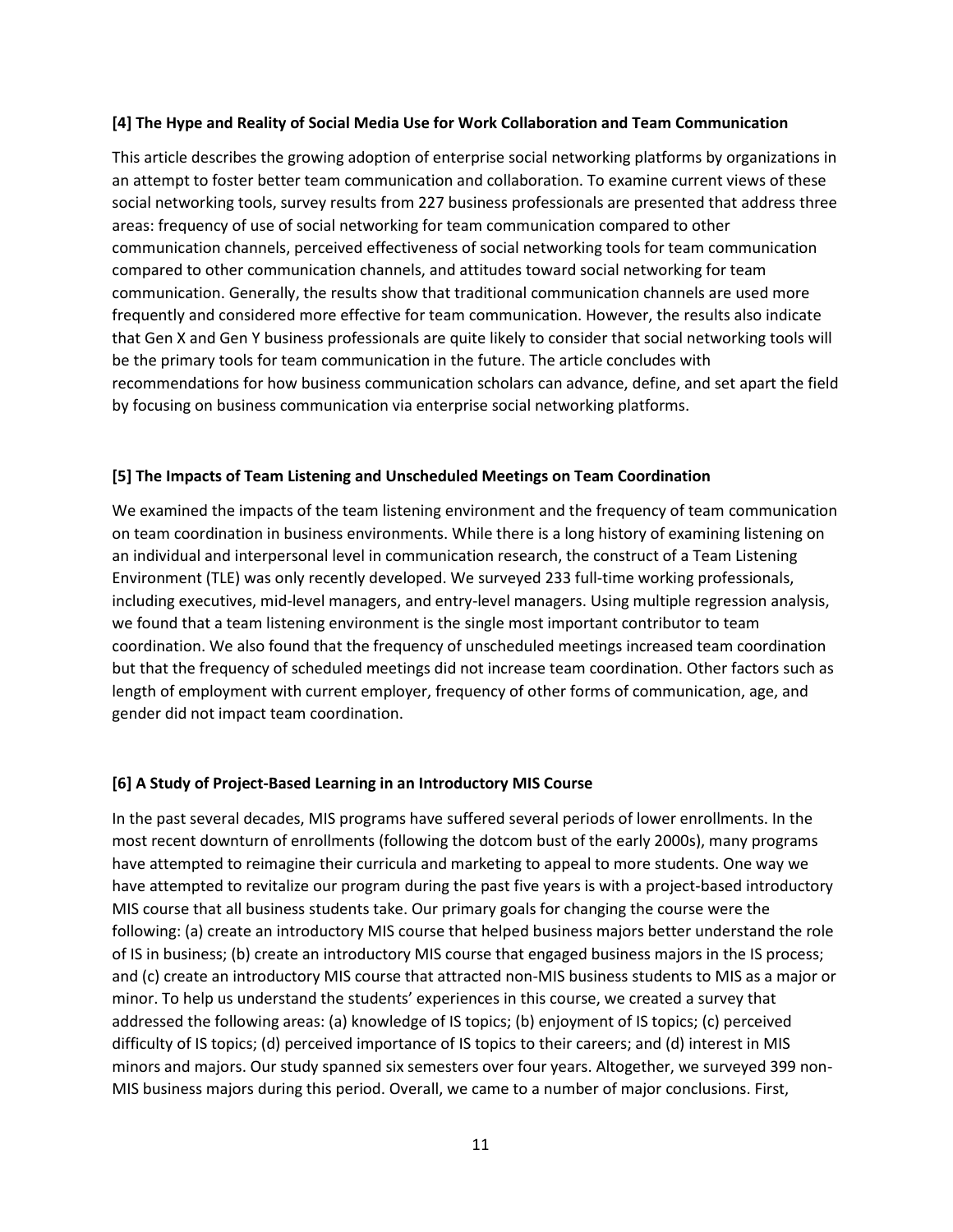business students are getting an excellent picture of the IS story. Second, web design is the most attractive topic. Finally, the project-based approach to foundational IS topics in an introductory course provides modest benefits in interest in MIS majors and minors.

# **Abstracts from Peer-Reviewed Conference Proceedings**

#### **[7] Do Students Learn Rapidly Developing Fields Better Without Textbooks?**

Many fields develop more rapidly than textbook production cycles can keep up with. In many of these rapidly developing fields, experts within and outside academics produce learning materials on platforms such as Lynda, Udemy, and even YouTube. These platforms typically stay more current because of ease of developing content, more modular or more granular learning units, more potential knowledge contributors, and visual and user-friendly approaches to training and instruction. IS and IT are prototypical of these rapidly developing fields that are well represented on Lynda, Udemy, YouTube, and other online platforms.

Aside from the currency of content, students may view textbooks and these online platforms differently based on engagement. Every faculty member knows the pains students go through to do as little as possible. Some students do not even purchase the required textbook for their courses. Other students have reported not even opening the book. In part, this may be because Gen Z students are more familiar with a YouTube-approach to learning. Also, some faculty use textbooks as a crutch to get through a course. They use the powerpoints provided by the textbook and essentially teach in a non-interactive way. New resources like Lynda, Udemy, and YouTube have become available and are used by people inside and outside of their professions to gain new knowledge and skills in chunk-sized, interactive, and relevant ways. Thus, the questions we are researching in the context of rapidly developing fields are the following: Are textbooks still the most effective way to support student learning in IS and IT courses? When students enter the workforce how will they continue to learn and adapt with new technologies? Will they use textbooks as resources or will they be trying to figure it out online?

The purpose of this paper is to identify the factors that influence student learning as it pertains to textbooks. We have developed a research study that uses two separate (similar) classes to control for learning from a textbook versus learning from publicly available content on online platforms. In one class we used a traditional textbook. In the other class we used an outline of the course and had the students search for information on the topic. Students then developed detailed notes on the subject matter using Microsoft OneNote and turned it in for grades. We are continuing the study into next year to increase our sample size and refine the study.

#### **[8] Using Amazon Web Services to Teach System Administration**

Universities have always struggled to provide students with a hands-on environment to learn proper and up-to-date information technologies. Universities have had to balance a safe work environment for the students with the security and resource needs of the university. The key is to give the students enough leeway to work in an environment that is safe for the university yet still open enough for the students to really experiment with how systems work. In the past, students would build and maintain servers locally.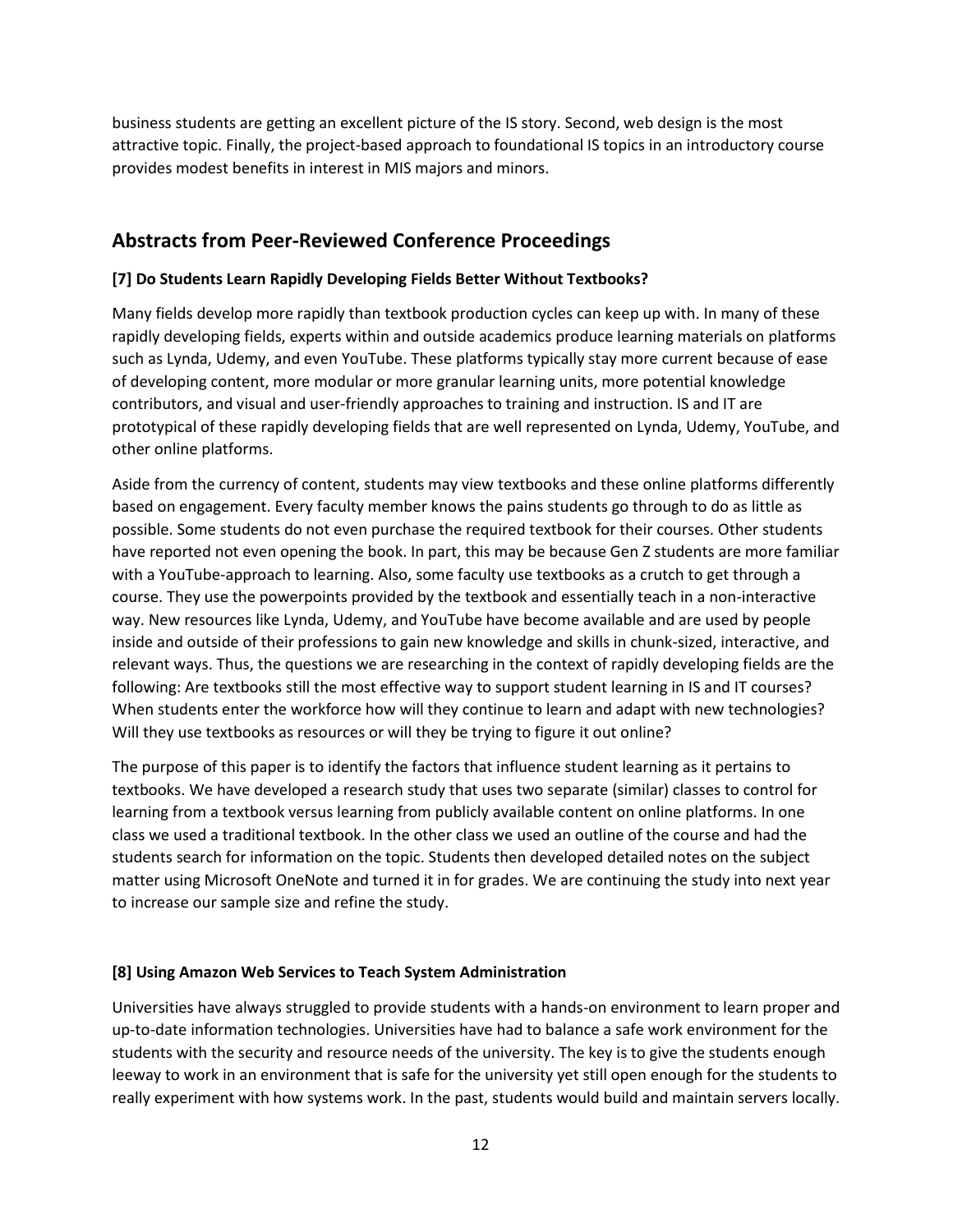Recently, with the popularization of virtualization, students have been learning to build and manage virtual machines (Marshall, 2011). This virtualized environment allowed for students to have more freedom to experiment, however, providing these environments still requires significant financial investments by the university (Vollrath, 2004). Lately, with the maturity of the cloud, familiarizing students with cloud-based servers has become an important exercise in preparation for careers in information systems (Callender et al, 2015). Thus, the purposes of this presentation are (1) demonstrate how students can use cloud services from Amazon (AWS) to build, maintain and deploy servers in the cloud, and (2) show how the AWS environment is a "safe" environment for students to learn without putting pressure on university security policies and resources. The presentation will include a discussion of how students currently use AWS to meet the objectives of the system administration course and get AWS certifications with little to no resources from the university.

#### **[9] Investigating the Eduscrum Framework**

Scrum is a technology development framework containing simple roles, events, artifacts and rules founded on empirical process control theory. Many organizations including the government are now using the Scrum framework to develop technology solutions (Version One, 2014). As a result, Information Systems (IS) recruiters and executives have recently been placing a focus on students with Scrum knowledge. For example, Erica McDowell, a Booz Allen Hamilton executive states, "In the last three years of my career I have yet to see one government RFP that did not include some form of a Scrum reference. These days, the Scrum framework and agile thinking have become the norm. Therefore we place a strong emphasis on students who have been exposed to agile thinking in general and the Scrum framework in particular."

Because of its success in industry, professionals and scholars alike (Pope-Ruark, 2012) have begun exploring alternative techniques for using Scrum in the classroom. One such approach is known as eduScrum, a framework based on Scrum that provides the foundation for teamwork throughout an entire class or semester (Delhij et al., 2015). This pedagogical framework promises enhanced collaboration and learning where content ownership is given to the students rather than commanded by the instructor. The purpose of this research is to thoroughly examine the eduScrum framework by using it in a classroom setting and comparing its effectiveness to other pedagogical models, namely the flipped classroom.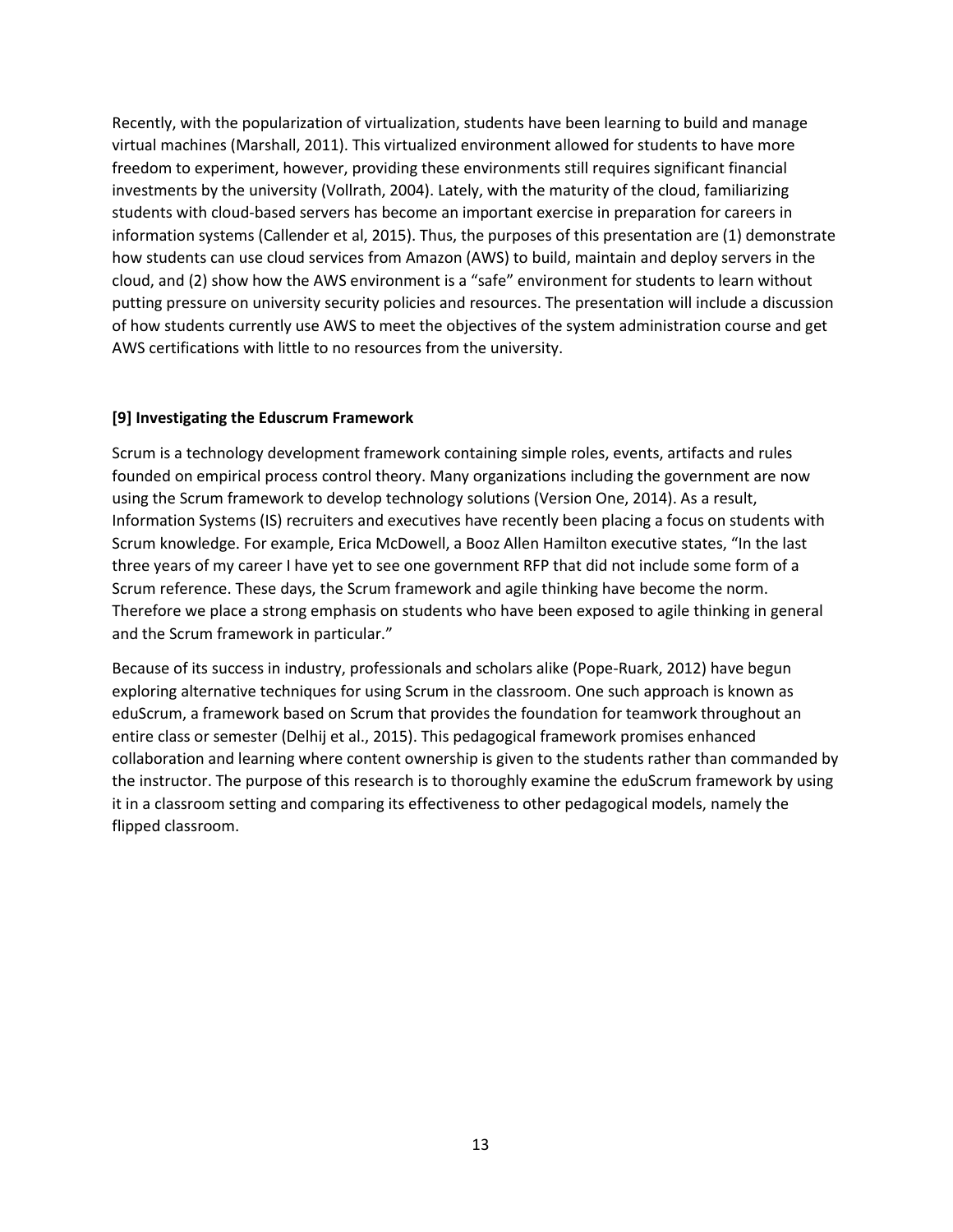# **Condensed Curriculum Vitae**

#### **Licensures and Certifications**

- Certified Product Owner (CPO), Scrum Alliance. (March, 2018 Present).
- Certified Scrum Master (CSM), Scrum Alliance. (November 7, 2015 Present)
- Security Pro, Testout. (December 19, 2015 Present)
- Network Pro, Testout. (October 21, 2015 Present)
- Quality Matters Workshop and Certification (2016)

#### **Development Activities Attended**

- GC Journeys Transformative Learning Experiences (Spring 2019 Fall 2019)
- Quality Matters IDEAS Group at Georgia College (Fall 2016)
- Workshop, "Faculty Development Workshop," CETL. (January 1, 2011 May 1, 2011)

#### **Directed Student Learning**

- Dissertation Committee Member. (January 2015 May 2018) Advised: Eric Kobbe
- Dissertation Committee Member. (July 1, 2011 July 1, 2013) Advised: Joy Godin

#### **RESEARCH**

#### **Refereed Journal Articles**

Penoyer, S., Reynolds, B., Marshall, B., & Cardon, P. W. (2018). Impact of Users' Motivation on Gamified Crowdsourcing Systems: A Case of Stackoverflow. Issues in Information Systems, 19(2), 33-40.

Godin, J., Lars. L., Marshall, B., Gibson, N., Poddar, A., & Cardon, P. W. (2017). Virtual teamwork training: factors influencing the acceptance of collaboration technology. International Journal of Information and Communication Technology, 10(1), 5-23.

Callender, C., Marshall, B., Cardon, P. W. (2015). Obstacles to the Adoption of Cloud Computing: Best Practices in Technology and Communication. Issues in Information Systems, 16(2), 133-139.

Cardon, P. W., Marshall, B. (2014). The Impacts of Team Listening and Unscheduled Meetings on Team Coordination. Studies in Media and Communication, 2(2), 107-117.

Marshall, B., Cardon, P., Godin, J. J. (2014). A Study of Project-Based Learning in a Introductory MIS Course. Issues of Information Systems, 15(2), 24-30.

Cardon, P. W., Marshall, B. (2014). The Hype and Reality of Social Media Use for Work Collaboration and Team Communication. International Journal of Business Communication.

Marshall, B., Cardon, P., Poddar, A., Fontenot, R. (2013). Does Sample Size Matter in Qualitative Research?: A Review of Qualitative Interviews in IS Research. Journal of Computer Information Systems, 54(1), 11-22.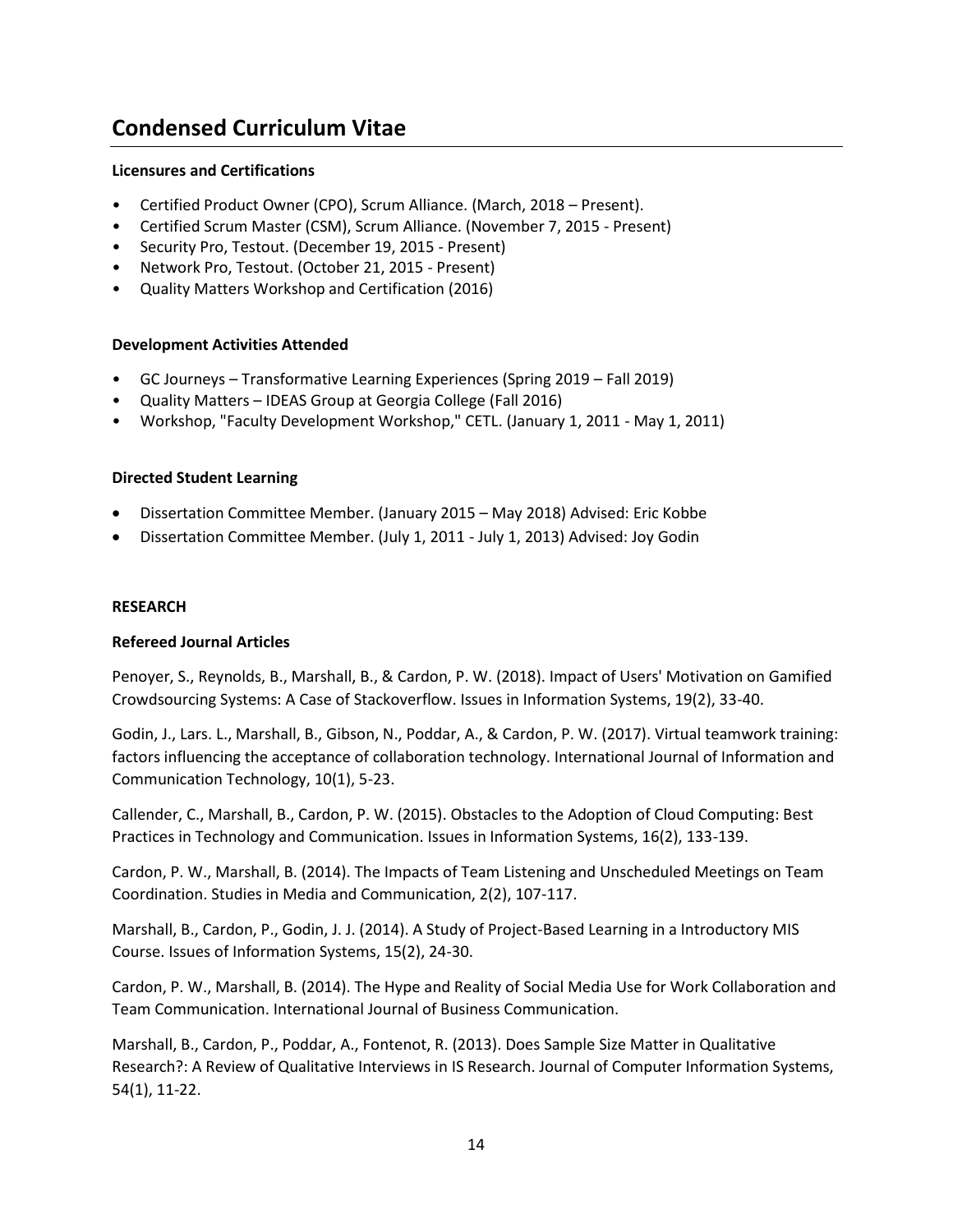Robertson, P., Marshall, B., Cardon, P., Goreva, N. (2012). Taking Green Computing to the Computer Lab. Issues in Information Systems, 13(1), 294-299.

Okoro, E. A., Cardon, P., Marshall, B., Thomas, O. (2011). A hybrid analysis of horizontal and vertical individualist and collectivist tendencies among African American and European American management students. Journal of Diversity Management, 6(3), 7-18.

Marshall, B., Cardon, P., Callender, C., Robertson, P., Patel, N. (2011). Using VMWare vCenter to teach system administration in a lab. Issues in Information Systems, 12(2), 153-161.

Okoro, E. A., Cardon, P. W., Marshall, B. (2011). Using theory-driven scenarios to teach about individualism and collectivism in cross-cultural training. Journal of Business and Training Education, 20, 27-44.

Cardon, P. W., Marshall, B. (2010). International opportunities for business students. National Business Education Association Yearbook, 48, 223-235.

Cardon, P. W., Marshall, B., Poddar, A. (2010). Using typologies to interpret study abroad preferences of American business students: Applying a tourism framework to international education. Journal of Business Education.

Cardon, P. W., Marshall, B., Patel, N., Goreva, N., Fontenot, R. (2009). A comparison of study abroad and globalization attitudes among information systems, computer science, and business students: Recommendations for IS curriculum design. Issues in Information Systems, 10(1).

Marshall, B., Cardon, P., Goings, D., Humphries, S. (2009). An exploratory study of the impact of formatting on email effectiveness and recall. Communications of the IIMA, 9(4), 1-8.

Cardon, P. W., Marshall, B., Norris, D., Cho, J., Choi, J., Cui, L., Collier, C., El-Shinnawy, M., Goreva, N., Nillson, S., North, M., Raunpaka, V., Ravid, G., Svensson, L., Usluata, A., Valenzuala, J., Wang, S., Whelan, C. (2009). Online and offline social ties of social network website users: An exploratory study in eleven societies. Journal of Computer Information Systems, 50(1), 54-64.

Yudelson, M., Goreva, N., Marshall, B., Goings, D. (2008). Discovering educational value of interactive annotated examples in a business programming course. Issues in Information Systems, 9(1).

Cardon, P. W., Marshall, B. (2008). National culture and technology acceptance: The impact of uncertainty avoidance. Issues in Information Systems, 9(2).

Marshall, B., Cardon, P. W., Norris, D., Goreva, N., D'Souza, R. (2008). Social networking websites in India and the United States: A cross-national comparison of online privacy and communication. Issues in Information Systems, 9(2).

Marshall, B., Mills, R., Olsen, D. (2008). The role of end-user training in technology acceptance. Review of Business Information Systems, 12(2), 1-8.

Marshall, B., Cardon, P. W., Goette, B., Goreva, N. (2007). Finding light at the end of the graduation tunnel. Issues in Information Systems, 8(1), 59-64.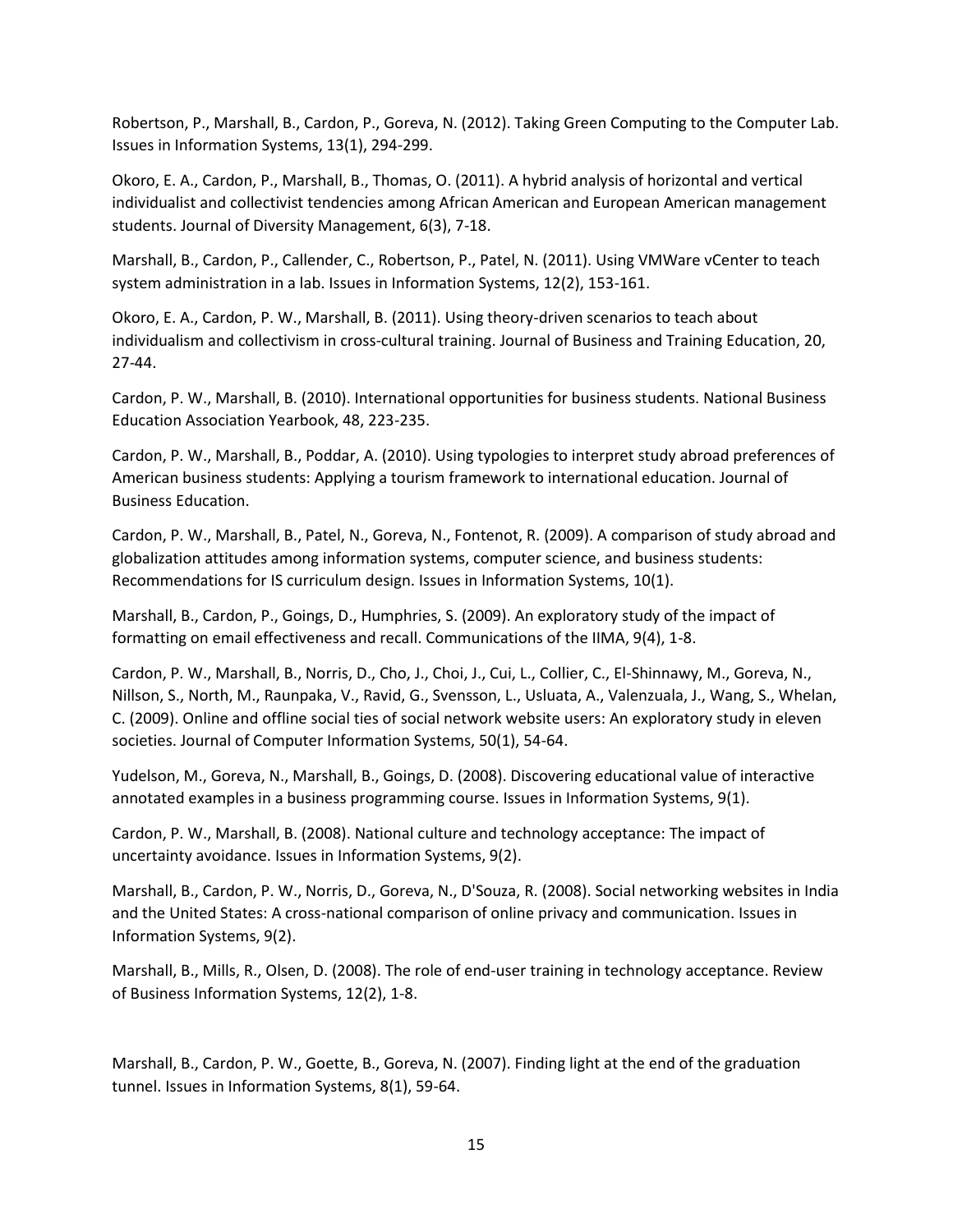Johnson, J., Goings, D., Marshall, B., Goette, B. (2007). The Influence of Government Regulations on Content Management Systems: an Exploratory Study. Communications of the IIMA, 7(1), 65-76.

Goreva, N., Yudelson, M., Marshall, B. (2007). Using WEBEX in a web application programming course. Issues in Information Systems, 8(1), 52-57.

Swart, R., Marshall, B., Harris, M., Forcht, K., Olsen, D. (2005). Dimensions of network security planning for web services. Journal of Information Privacy and Security, 1(2).

Swart, R., Forcht, K., Olsen, D., Marshall, B., Harris, M. (2005). Security at the edge: Rethinking security in light of web services. Issues in Information Systems, 6(2).

Olsen, D., Marshall, B., Swart, R., Cooney, V. (2005). Towards full integration of XML and advanced database concepts. Review of Business Information Systems, 9(4).

#### **Presentations Given**

Fowler, B., Marshall, B., Cardon, P. (October 2019). Do Students Learn Rapidly Developing Fields Better Without Textbooks? 59th Annual IACIS Conference, Clearwater, Florida.

Fowler, B., Marshall, B. (October 2018). Using Amazon Web Services to Teach System Administration. 58th Annual IACIS Conference, Clearwater, Florida.

May, J., Marshall, B., Cardon, P. (October 2016). Investigating the Eduscrum Framework. 56th Annual IACIS Conference, Nashville, Tennessee.

Callender, C., Marshall, B., Cardon, P., Patel, N. (October 2015). Obstacles to the Adoption of Cloud Computing: Best Practices in Technology and Communication. 55th Annual IACIS Conference, Clearwater, Florida.

Godin, J., Marshall, B. (October 2014). A Study of Project-Based Learning in an Introductory MIS Course. 54th Annual IACIS Conference, Las Vegas, Nevada.

Marshall, B., Cardon, P., Humphries, S., Whelan, C. (March 2014). The impact of team listening environment on team coordination. ABC Asia Pacific Conference, Kyoto, Japan.

Marshall, B. (October 2013). Building video production competencies among MIS students. 53rd Annual IACIS Conference, San Juan, Puerto Rico.

Marshall, B. (October 2012). Using Virtualization to Obtain Hands-On Security Skills. 52nd Annual IACIS Conference, Myrtle Beach, South Carolina.

Cardon, P. W., Marshall, B. (October 2011). The Hype and Reality of Social Media for Business Communication. 76th Annual ABC Conference, Montreal, Quebec, Canada.

Marshall, B., Callender, C. (October 2011). Using VMWare vCenter to Teach System Administration in a Lab. 51st Annual IACIS Conference, Mobile, Alabama.

Goette, B., Marshall, B. (February 2011). A Case Study of One Program's Journey Through the Minefields of Assessment. Southeast Decision Sciences Institute, Savannah, Georgia.